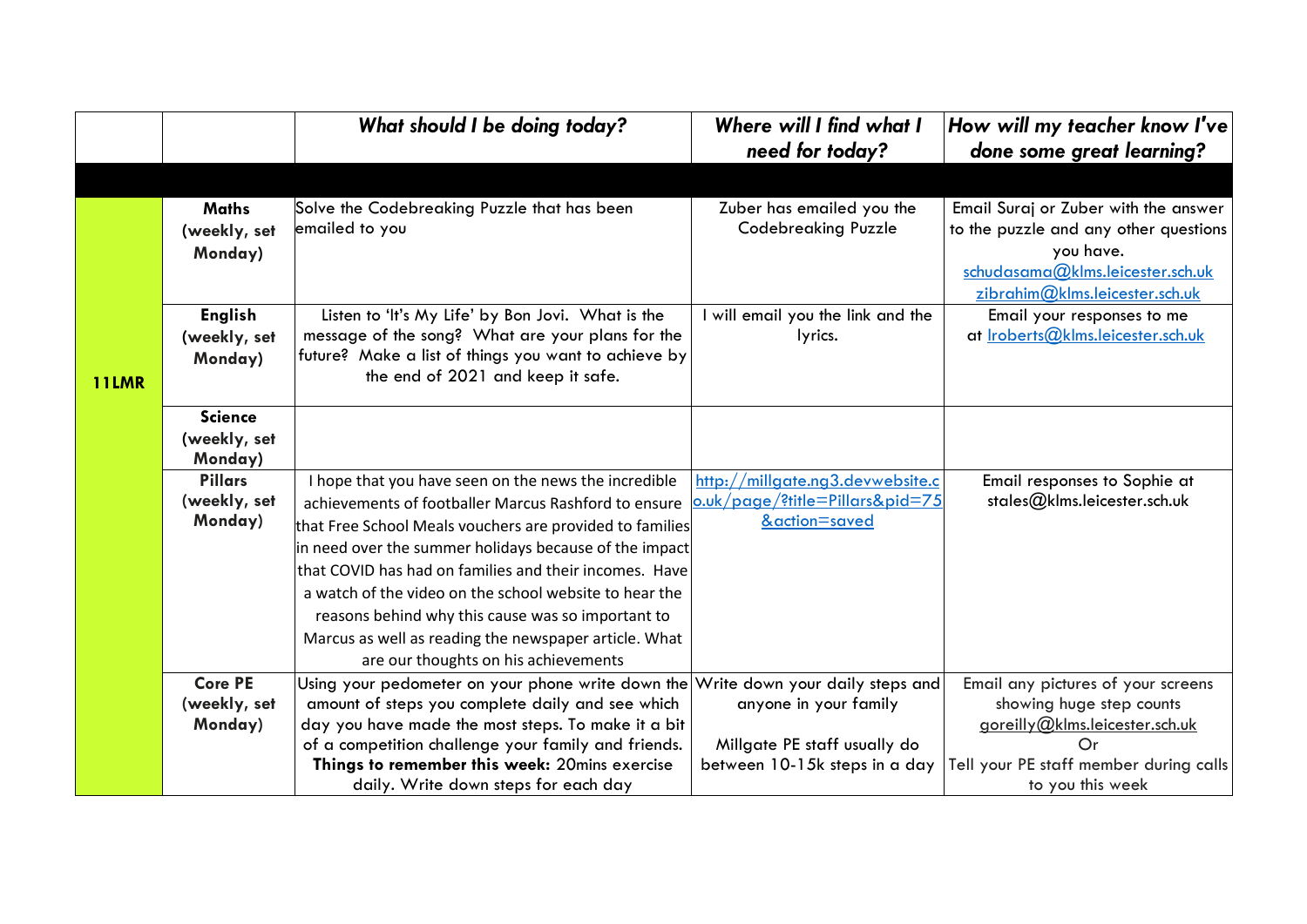|              | <b>Maths</b>   | Solve the Codebreaking Puzzle that has been                                       | Zuber has emailed you the          | Email Suraj or Zuber with the answer      |
|--------------|----------------|-----------------------------------------------------------------------------------|------------------------------------|-------------------------------------------|
|              | (weekly, set   | emailed to you                                                                    | <b>Codebreaking Puzzle</b>         | to the puzzle and any other questions     |
|              | Monday)        |                                                                                   |                                    | you have.                                 |
|              |                |                                                                                   |                                    | schudasama@klms.leicester.sch.uk          |
|              |                |                                                                                   |                                    | zibrahim@klms.leicester.sch.uk            |
|              | <b>English</b> | Listen to 'It's My Life' by Bon Jovi. What is the                                 | I will email you the link and the  | Email your responses to me                |
|              | (weekly, set   | message of the song? What are your plans for the                                  | lyrics.                            | at Iroberts@klms.leicester.sch.uk         |
| <b>11SCH</b> | Monday)        | future? Make a list of things you want to achieve by                              |                                    | And Andy                                  |
|              |                | the end of 2021 and keep it safe.                                                 |                                    | at amaxwell@klms.leicester.sh.uk          |
|              | <b>Science</b> | Have a browse through the three powerpoints about                                 | will email you the powerpoints.    | Any questions, please email me at:        |
|              | (weekly, set   | buildings and construction - these will give you a                                |                                    | mdempster@klms.leicester.sch.uk           |
|              | Monday)        | good insight to the science behind the creation of                                |                                    |                                           |
|              |                | some of the world's coolest structures!                                           |                                    |                                           |
|              | <b>Pillars</b> | I hope that you have seen on the news the incredible                              | http://millgate.ng3.devwebsite.c   | Email responses to Sophie at              |
|              | (weekly, set   | achievements of footballer Marcus Rashford to ensure                              | o.uk/page/?title=Pillars&pid=75    | stales@klms.leicester.sch.uk              |
|              | Monday)        | that Free School Meals vouchers are provided to families                          | &action=saved                      |                                           |
|              |                | in need over the summer holidays because of the impact                            |                                    |                                           |
|              |                | that COVID has had on families and their incomes. Have                            |                                    |                                           |
|              |                | a watch of the video on the school website to hear the                            |                                    |                                           |
|              |                | reasons behind why this cause was so important to                                 |                                    |                                           |
|              |                | Marcus as well as reading the newspaper article. What                             |                                    |                                           |
|              |                | are our thoughts on his achievements                                              |                                    |                                           |
|              | <b>Core PE</b> | Using your pedometer on your phone write down the Write down your daily steps and |                                    | Email any pictures of your screens        |
|              | (weekly, set   | amount of steps you complete daily and see which                                  | anyone in your family              | showing huge step counts                  |
|              | Monday)        | day you have made the most steps. To make it a bit                                |                                    | goreilly@klms.leicester.sch.uk            |
|              |                | of a competition challenge your family and friends.                               | Millgate PE staff usually do       | $\Omega$ r                                |
|              |                | Things to remember this week: 20mins exercise                                     | between 10-15k steps in a day      | Tell your PE staff member during calls    |
|              |                | daily. Write down steps for each day                                              |                                    | to you this week                          |
|              | <b>Maths</b>   | Complete the three tasks set on MyMaths by the end of                             | Instructions email sent on Monday  | Amy will check on MyMaths to see how      |
|              | (daily)        | the week. Use the revision guide provided to support                              | with YouTube links for help. Paper | you are getting on. If you are working on |
|              |                | you. Complete the daily quiz emailed to you by Zuber.                             | copies also delivered to you all   | paper, it will be collected next Monday.  |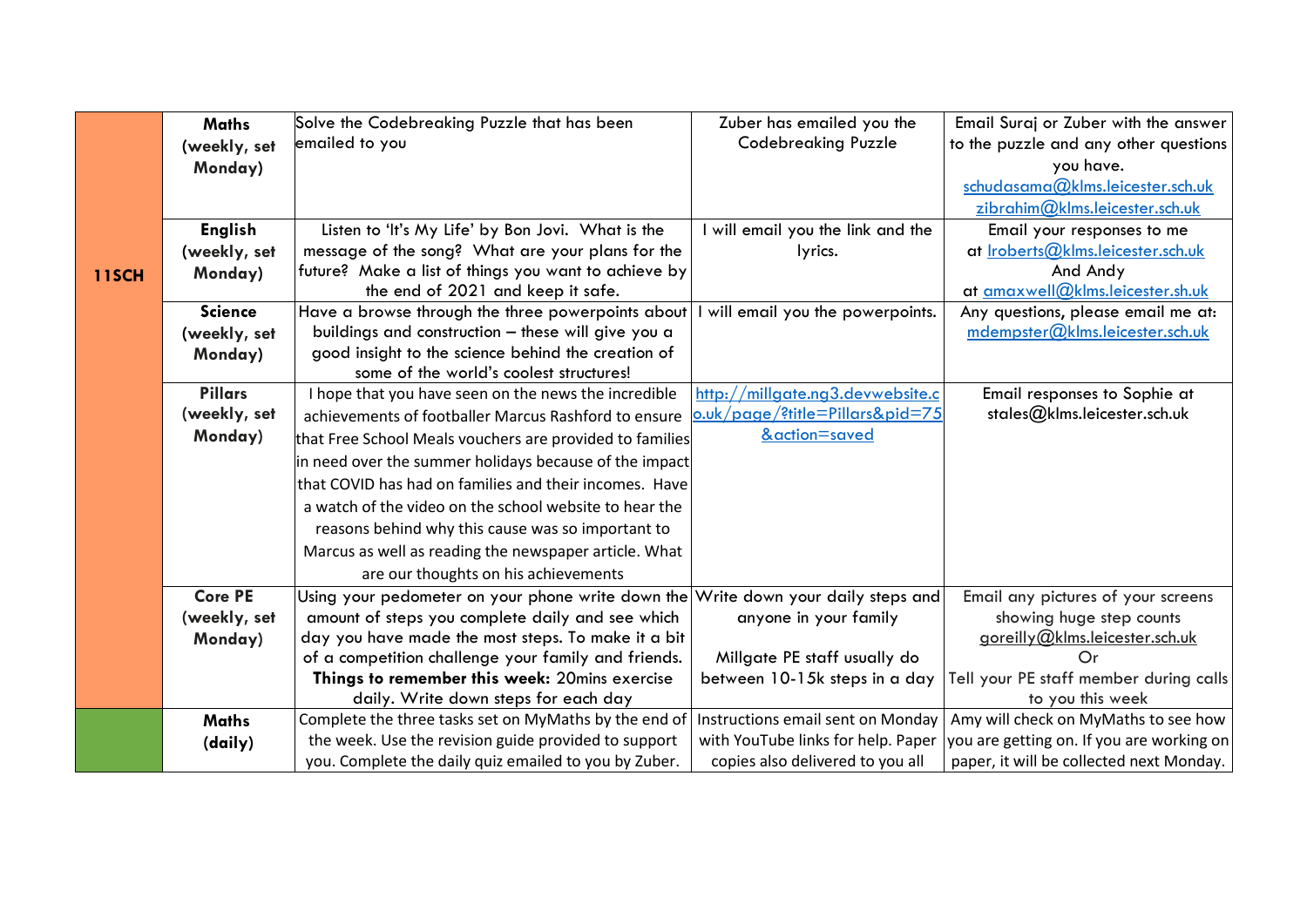|             |                |                                                                                   | Monday afternoon. Daily quiz       | Email Amy with any questions or help   |
|-------------|----------------|-----------------------------------------------------------------------------------|------------------------------------|----------------------------------------|
|             |                |                                                                                   | emailed to you by Zuber every day. | needed.                                |
|             |                |                                                                                   |                                    |                                        |
|             | <b>English</b> | This week you are going to work on Paper 2,                                       | I have emailed the PowerPoint      | Email your responses to me at          |
|             | (daily)        | Question 5.                                                                       | out to you.                        | Iroberts@klms.leicester.sch.uk         |
| <b>10AL</b> | <b>Science</b> |                                                                                   |                                    |                                        |
|             | (Mon / Wed /   |                                                                                   |                                    |                                        |
|             | Fri)           |                                                                                   |                                    |                                        |
|             | <b>Pillars</b> | I hope that you have seen on the news the incredible                              | http://millgate.ng3.devwebsite.c   | Email responses to Sophie at           |
|             | (weekly, set   | achievements of footballer Marcus Rashford to ensure                              | o.uk/page/?title=Pillars&pid=75    | stales@klms.leicester.sch.uk           |
|             | Monday)        | that Free School Meals vouchers are provided to families                          | &action=saved                      |                                        |
|             |                | in need over the summer holidays because of the impact                            |                                    |                                        |
|             |                | that COVID has had on families and their incomes. Have                            |                                    |                                        |
|             |                | a watch of the video on the school website to hear the                            |                                    |                                        |
|             |                | reasons behind why this cause was so important to                                 |                                    |                                        |
|             |                | Marcus as well as reading the newspaper article. What                             |                                    |                                        |
|             |                | are our thoughts on his achievements                                              |                                    |                                        |
|             | <b>Core PE</b> | Using your pedometer on your phone write down the Write down your daily steps and |                                    | Email any pictures of your screens     |
|             | (weekly, set   | amount of steps you complete daily and see which                                  | anyone in your family              | showing huge step counts               |
|             | Monday)        | day you have made the most steps. To make it a bit                                |                                    | goreilly@klms.leicester.sch.uk         |
|             |                | of a competition challenge your family and friends.                               | Millgate PE staff usually do       | Or                                     |
|             |                | Things to remember this week: 20mins exercise                                     | between 10-15k steps in a day      | Tell your PE staff member during calls |
|             |                | daily. Write down steps for each day                                              |                                    | to you this week                       |
|             | <b>Maths</b>   | Complete the three assessments set on MyMaths.                                    | Daily quizzes are online.          | Email Zuber with any questions or help |
|             | (daily)        | Each of you have your own assessments to complete.                                | Log into https://app.eedi.com/     | needed.                                |
|             |                |                                                                                   | Your mymaths log ins have been     | zibrahim@klms. leicester.sch.uk        |
|             |                |                                                                                   | sent to you by email               | I will check on mymaths to see how     |
|             |                |                                                                                   |                                    | you are getting on                     |
|             | <b>English</b> | Read Source A - an article about tattoos.                                         | have posted the resources out to   | Email your responses to Selina at      |
|             | (daily)        |                                                                                   | you.                               | sclarke@klms.leicester.sch.uk          |
|             | <b>Science</b> |                                                                                   |                                    |                                        |
|             |                |                                                                                   |                                    |                                        |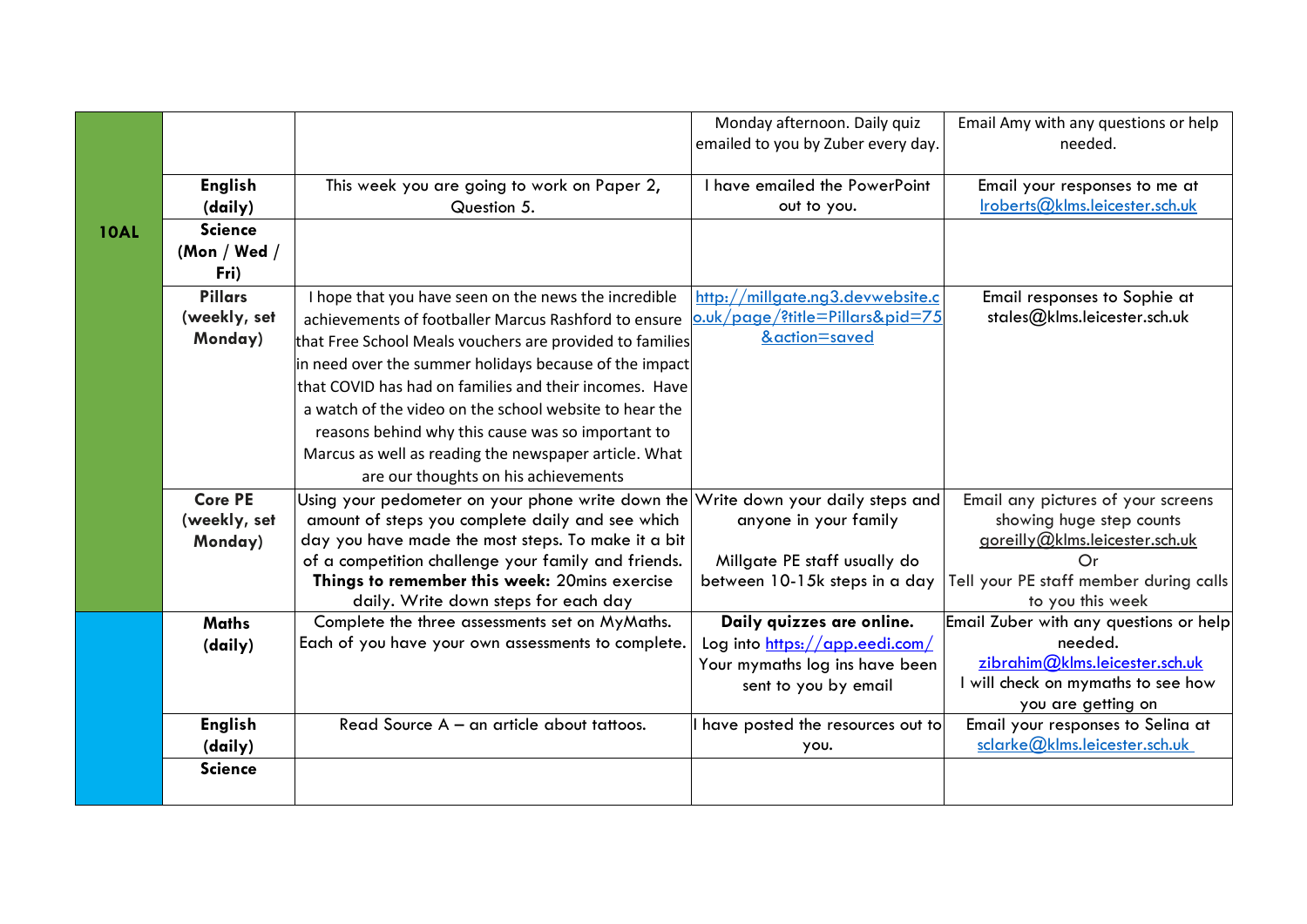| <b>10ZI</b>    | (Mon / Wed /<br>Fri)           |                                                                                                                    |                                                                       |                                                                              |
|----------------|--------------------------------|--------------------------------------------------------------------------------------------------------------------|-----------------------------------------------------------------------|------------------------------------------------------------------------------|
|                | <b>Pillars</b><br>(weekly, set | I hope that you have seen on the news the incredible<br>achievements of footballer Marcus Rashford to ensure       | http://millgate.ng3.devwebsite.c<br>o.uk/page/?title=Pillars&pid=75   | Email responses to Sophie at<br>stales@klms.leicester.sch.uk                 |
|                | Monday)                        | that Free School Meals vouchers are provided to families                                                           | &action=saved                                                         |                                                                              |
|                |                                | in need over the summer holidays because of the impact                                                             |                                                                       |                                                                              |
|                |                                | that COVID has had on families and their incomes. Have                                                             |                                                                       |                                                                              |
|                |                                | a watch of the video on the school website to hear the                                                             |                                                                       |                                                                              |
|                |                                | reasons behind why this cause was so important to                                                                  |                                                                       |                                                                              |
|                |                                | Marcus as well as reading the newspaper article. What                                                              |                                                                       |                                                                              |
|                |                                | are our thoughts on his achievements                                                                               |                                                                       |                                                                              |
|                | <b>Core PE</b>                 | Using your pedometer on your phone write down the                                                                  | Write down your daily steps and                                       | Email any pictures of your screens                                           |
|                | (weekly, set                   | amount of steps you complete daily and see which<br>day you have made the most steps. To make it a bit             | anyone in your family                                                 | showing huge step counts<br>goreilly@klms.leicester.sch.uk                   |
|                | Monday)                        | of a competition challenge your family and friends.                                                                | Millgate PE staff usually do                                          | Or                                                                           |
|                |                                | Things to remember this week: 20mins exercise                                                                      | between 10-15k steps in a day                                         | Tell your PE staff member during calls                                       |
|                |                                | daily. Write down steps for each day                                                                               |                                                                       | to you this week                                                             |
|                | <b>Animal Care</b>             |                                                                                                                    |                                                                       |                                                                              |
|                | Y10 MFL                        |                                                                                                                    |                                                                       |                                                                              |
|                | Y9 Geography                   | <b>Investigating Kenya</b>                                                                                         | You have been sent paper copies                                       | Email completed work to me by                                                |
|                |                                | Complete tasks 7-10 in the booklet that you have                                                                   | in the post.                                                          | Friday morning.                                                              |
|                |                                | been sent.                                                                                                         |                                                                       | vwiley@klms.leicester.sch.uk                                                 |
|                | <b>Performing Arts</b>         |                                                                                                                    |                                                                       |                                                                              |
| <b>Options</b> | <b>Catering</b>                | Make a cooked breakfast!! Think of all the items of food                                                           | Recipe and Work booklet have been                                     | Please send me some pictures of your<br>cooking and email me if you need any |
|                |                                | that are part of the Eatwell guide. Draw around a plate<br>on the back of a page from your booklet. Divide it into | posted to you. Available on zoom<br>for a call MONDAY 12.45pm for 1-1 | help. By the end of the week.                                                |
|                |                                | Eatwell sections, Protein, Carbs, Fruit and Veg, Dairy, oil                                                        | tutorials and demos. Or we can                                        |                                                                              |
| <b>Weekly</b>  |                                | & spreads. Write in the item of food you are having on                                                             | cook a recipe together live. I will                                   |                                                                              |
| task(s)        |                                | vour cooked breakfast in the sections and their function                                                           | email you all the meeting ID and                                      |                                                                              |
|                |                                | for the body. (For example – Eggs: Great source of                                                                 | passwords to log on to zoom                                           |                                                                              |
|                |                                |                                                                                                                    |                                                                       |                                                                              |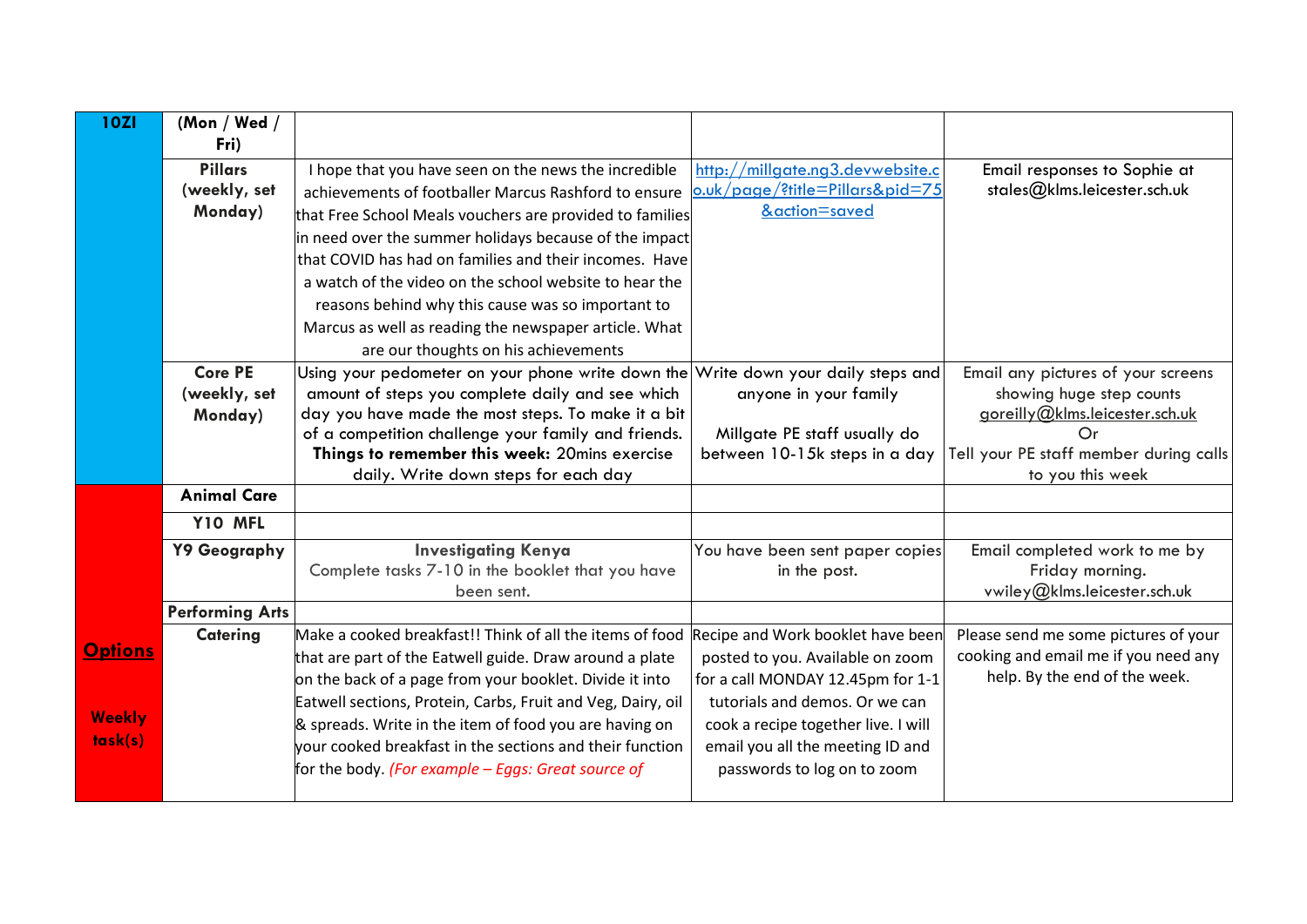| set    | protein and contains lots of vitamins such as D to keep |                                                                                                                                                                                                                                                                                                                                                                                                                                                                                                                                                                                                               |                                                                                                                                                                                                                                                                                                                                              |                                                                                                                                                                                     |
|--------|---------------------------------------------------------|---------------------------------------------------------------------------------------------------------------------------------------------------------------------------------------------------------------------------------------------------------------------------------------------------------------------------------------------------------------------------------------------------------------------------------------------------------------------------------------------------------------------------------------------------------------------------------------------------------------|----------------------------------------------------------------------------------------------------------------------------------------------------------------------------------------------------------------------------------------------------------------------------------------------------------------------------------------------|-------------------------------------------------------------------------------------------------------------------------------------------------------------------------------------|
| Monday |                                                         | bones and muscles healthy and strong).                                                                                                                                                                                                                                                                                                                                                                                                                                                                                                                                                                        |                                                                                                                                                                                                                                                                                                                                              |                                                                                                                                                                                     |
|        | <b>Music</b><br><b>Yr 10</b>                            | <b>Artist Agent</b><br>This week's focus is on being an Artist Agent and the<br>difference between this and last week's role the Artist<br>Manager. Aaron has found a useful YouTube clip to help<br>you get started! The clip is about 24 minutes long but<br>also discusses other roles in the music industry $-$ useful<br>for Unit 1 work!<br>Then read the information and complete the two tasks<br>with all the facts you have learnt about being an Artist<br>Agent.<br>The website www.openmic.co.uk is also helpful for<br>further current information on the music industry.<br>Audience<br>Artist | You have been given the<br>information and brainstorm in a<br>pack of work by Amy at the<br>beginning of this half term. If you<br>need it printed or emailed out<br>again, please email Helen.<br>You can also find the link to the<br>YouTube clip here:<br>https://www.openmicuk.co.uk/advi<br>ce/music-agents-what-are-music-<br>agents/ | Email your responses back to Helen and<br>Aaron: hrackley@klms.leicester.sch.uk<br>acolvin@klms.leicester.sch.uk                                                                    |
|        | Music Yr 9                                              | How lyrics are written:<br>Go on to BBC bitesize KS3 music, watch the video clip<br>then read the information up to 'Verses and Chorus"<br>and have a go at writing your own hook.<br>In this lesson you will:<br>Learn about how lyrics are written for songs.<br>. Find out more about lyrics by Billie Eilish, The Noisettes<br>and Dave.                                                                                                                                                                                                                                                                  | https://www.bbc.co.uk/bitesize/top<br>ics/z3dqhyc/articles/zknqwty                                                                                                                                                                                                                                                                           | Email your voice notes and/or lyrics to<br>your hook back to Helen and Aaron:<br>hrackley@klms.leicester.sch.uk<br>acolvin@klms.leicester.sch.uk We look<br>forward to hearing them |
|        | Media                                                   | <b>Film Review</b><br>Log on to BBC iPlayer and watch the modern classic<br>horror movie Paranormal Activity.                                                                                                                                                                                                                                                                                                                                                                                                                                                                                                 | https://www.bbc.co.uk/iplayer/el<br>pisode/p07r55c0/paranormal-<br>activity                                                                                                                                                                                                                                                                  | Email your work back to Andy<br>Amaxwell@klms.leicester.sch.uk                                                                                                                      |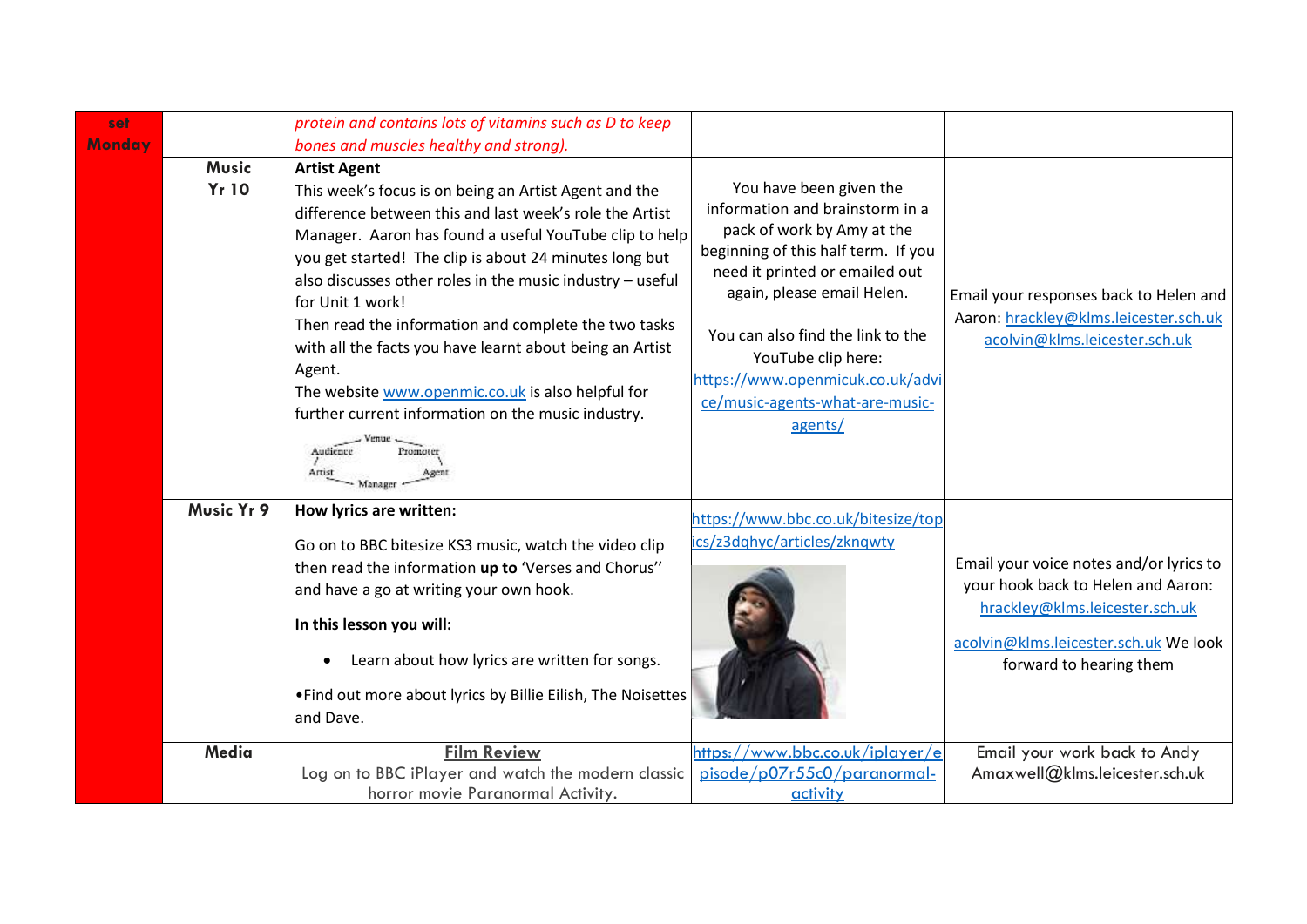|                   | Your task is to write a film review using the prompts  |                                                             |                                          |
|-------------------|--------------------------------------------------------|-------------------------------------------------------------|------------------------------------------|
|                   | on the PowerPoint.                                     |                                                             |                                          |
| <b>BTEC Sport</b> | Rules Regulations and scoring systems of Football      | See the sheets emailed to you                               | Email any pictures                       |
|                   | and Badminton                                          |                                                             | goreilly@klms.leicester.sch.uk           |
|                   | I have sent you the notes on both sports and a table   |                                                             | Or                                       |
|                   | to fill in for each rule of the game. Complete this    |                                                             | Tell your PE staff member during calls   |
|                   | table in as much detail as you can. I would rather     |                                                             | to you this week                         |
|                   | quality work that takes a week or two than rushed      |                                                             |                                          |
|                   | work. The level of detail for each will determine the  |                                                             |                                          |
|                   | grade you achieve. This is easy work for you all and   |                                                             |                                          |
|                   | you should be able to get a Merit for this task.       |                                                             |                                          |
| <b>DT</b>         | Year 9- 1 point perspective drawing                    | Year 9                                                      | Email work to                            |
| 9&10              |                                                        | https://www.youtube.com/watch?                              | Smistry@klms.leicester.sch.uk            |
|                   | Year 10- NEA COURSEWORK- Compare and                   | v=SZ bF7KnWQg                                               |                                          |
|                   | analyse exisitng products- what can we learn from      |                                                             |                                          |
|                   | them? Chat on THURSDAY                                 | year 10- check your email for                               |                                          |
|                   |                                                        | zoom/teams call time                                        |                                          |
| Art               | Choose an activity/response to create from your        | Access tasks in your printed work                           | It is important that you send your work  |
| 9&10              | personalised work pack to develop some ideas for your  | packs that were previously                                  | back to Sarah in order to develop your   |
|                   | project. Try to complete as many of these as possible. | delivered.                                                  | work. For tutorials, feedback and advice |
|                   | Consider how you could develop these once you are      |                                                             | please email                             |
|                   | back in the art room? What is successful about your    |                                                             | sgammon@klms.leciester.sch.uk            |
|                   | work? What can be improved? What materials could you   |                                                             |                                          |
|                   | use to add detail? How is your project developing?     |                                                             |                                          |
|                   | Send work to Sarah for feedback and development tasks. |                                                             |                                          |
| Computer          | I would like you to make me a poster/powerpoint or     | You are quite free with how you                             | My email is                              |
| <b>Science</b>    | document looking at 3 programming constructs.          | wish to present the work. If you                            | zcopley@klms.leicester.sch.uk.           |
|                   | Sequence, Iteration and Selection                      | have any issues or wish to send                             |                                          |
|                   | On your work, have a description of what each of       | me what you have done, please                               |                                          |
|                   | these are, how they work and also include an           | email me.                                                   |                                          |
|                   |                                                        |                                                             |                                          |
|                   | example of the code in Python. Feel free to decorate   |                                                             |                                          |
|                   | and go as mad with it as you like.                     |                                                             |                                          |
| <b>Maths</b>      | Complete challenge cards 10. Have a go at the          | Daily quizzes are online.<br>Log into https://app.eedi.com/ | Email me with any questions you may      |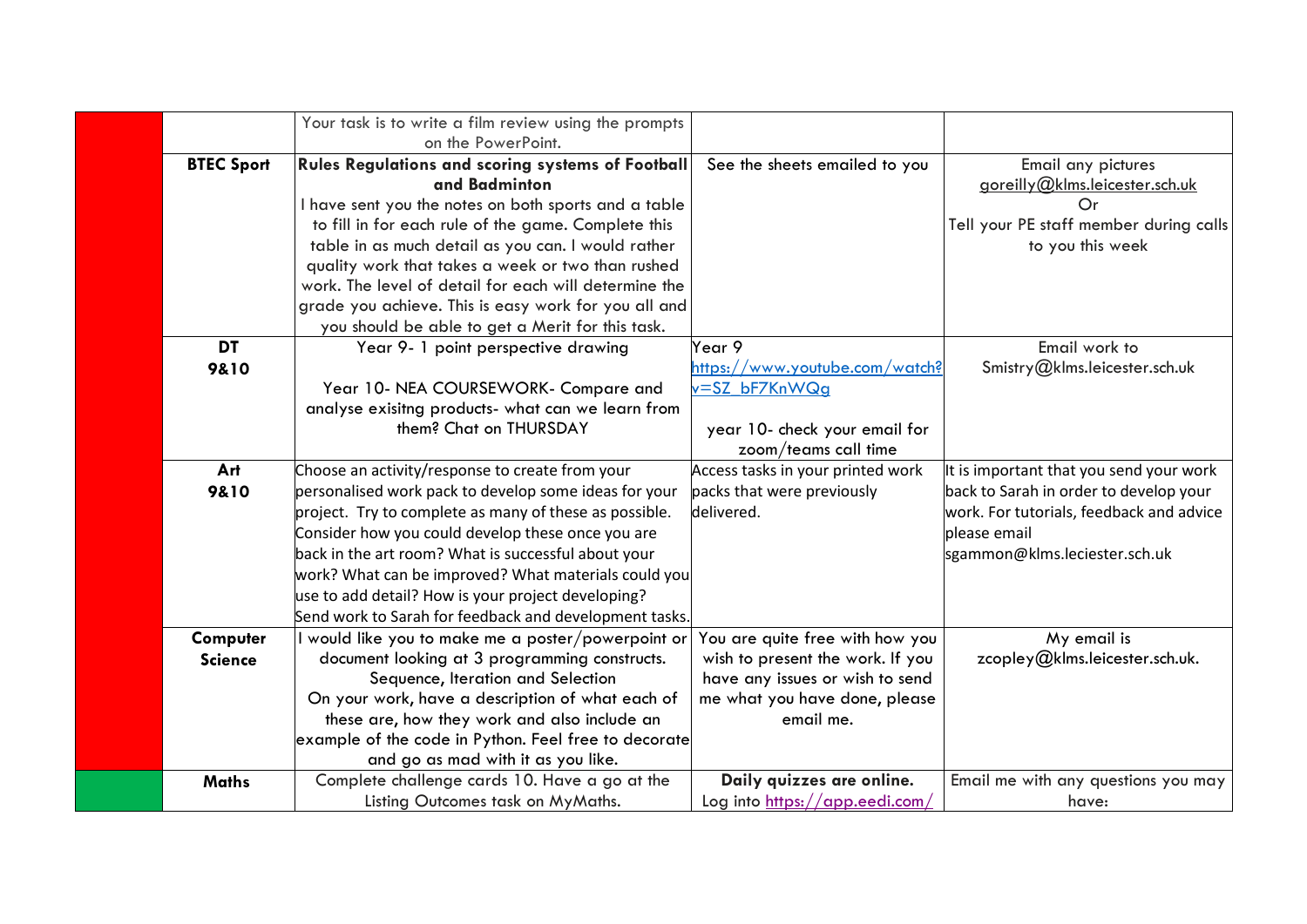|      | (daily)        |                                                                                    | Your mymaths log ins have been<br>sent to you by email. | schudasama@klms.leicester.sch.uk                           |
|------|----------------|------------------------------------------------------------------------------------|---------------------------------------------------------|------------------------------------------------------------|
|      | <b>English</b> | Watch the film of 'Animal Farm'.                                                   | The link is on the brief.                               | Email your responses to me                                 |
|      | (daily)        | https://clickv.ie/w/ZQ5n                                                           |                                                         | at Iroberts@klms.leicester.sch.uk                          |
|      | <b>Science</b> |                                                                                    |                                                         |                                                            |
| 9GOR | (Mon / Wed /   |                                                                                    |                                                         |                                                            |
|      | Fri)           |                                                                                    |                                                         |                                                            |
|      | <b>Pillars</b> | I hope that you have seen on the news the incredible                               | http://millgate.ng3.devwebsite.c                        | Email responses to Sophie at                               |
|      | (weekly, set   | achievements of footballer Marcus Rashford to ensure                               | o.uk/page/?title=Pillars&pid=75                         | stales@klms.leicester.sch.uk                               |
|      | Monday)        | that Free School Meals vouchers are provided to families                           | &action=saved                                           |                                                            |
|      |                | in need over the summer holidays because of the impact                             |                                                         |                                                            |
|      |                | that COVID has had on families and their incomes. Have                             |                                                         |                                                            |
|      |                | a watch of the video on the school website to hear the                             |                                                         |                                                            |
|      |                | reasons behind why this cause was so important to                                  |                                                         |                                                            |
|      |                | Marcus as well as reading the newspaper article. What                              |                                                         |                                                            |
|      |                | are our thoughts on his achievements                                               |                                                         |                                                            |
|      | <b>Core PE</b> | Using your pedometer on your phone write down the Write down your daily steps and  |                                                         | Email any pictures of your screens                         |
|      | (weekly, set   | amount of steps you complete daily and see which                                   | anyone in your family                                   | showing huge step counts                                   |
|      | Monday)        | day you have made the most steps. To make it a bit                                 |                                                         | goreilly@klms.leicester.sch.uk                             |
|      |                | of a competition challenge your family and friends.                                | Millgate PE staff usually do                            | Or                                                         |
|      |                | Things to remember this week: 20mins exercise                                      | between 10-15k steps in a day                           | Tell your PE staff member during calls                     |
|      |                | daily. Write down steps for each day                                               | Daily quizzes are online.                               | to you this week<br>Email Zuber with any questions or help |
|      | <b>Maths</b>   | Attempt the Maths Magic Challenge.<br>Complete the probability work set on MyMaths | Log into https://app.eedi.com/                          | needed.                                                    |
|      | (daily)        |                                                                                    | Your mymaths log ins have been                          | zibrahim@klms.leicester.sch.uk                             |
|      |                |                                                                                    | sent to you by email.                                   | I will check on mymaths to see how                         |
|      |                |                                                                                    |                                                         | you are getting on                                         |
|      | <b>English</b> | Watch the film of 'Animal Farm'.                                                   | The link is on the brief.                               | Email your responses to me                                 |
|      | (daily)        | https://clickv.ie/w/ZQ5n                                                           |                                                         | at Iroberts@klms.leicester.sch.uk                          |
| 9TP  |                |                                                                                    |                                                         | and Andy at                                                |
|      |                |                                                                                    |                                                         | amaxwell@klms.leicester.sch.uk                             |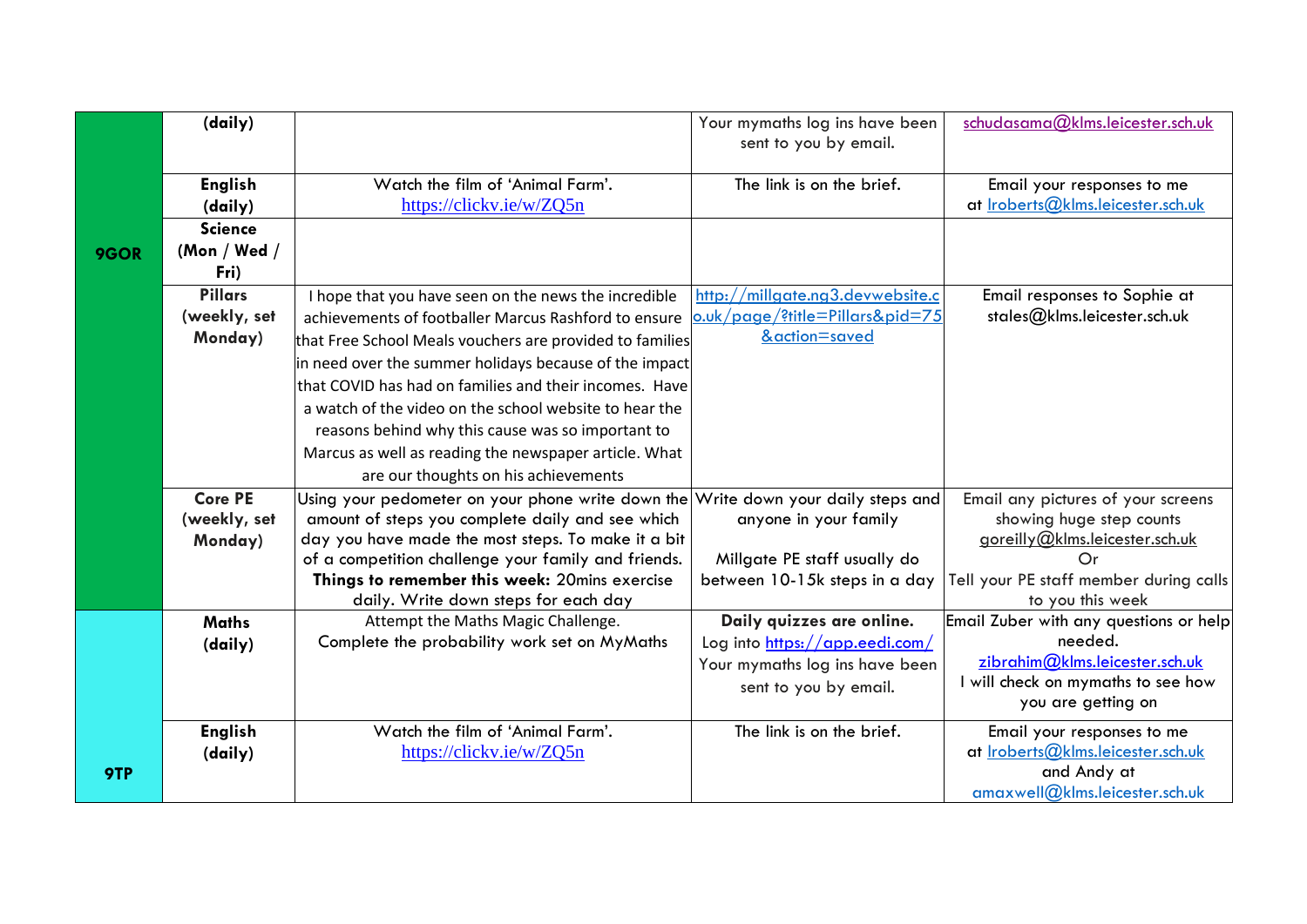| <b>Science</b> |                                                                                   |                                    |                                        |
|----------------|-----------------------------------------------------------------------------------|------------------------------------|----------------------------------------|
| (Mon / Wed /   |                                                                                   |                                    |                                        |
| Fri)           |                                                                                   |                                    |                                        |
| <b>Pillars</b> | I hope that you have seen on the news the incredible                              | http://millgate.ng3.devwebsite.c   | Email responses to Sophie at           |
| (weekly, set   | achievements of footballer Marcus Rashford to ensure                              | o.uk/page/?title=Pillars&pid=75    | stales@klms.leicester.sch.uk           |
| Monday)        | that Free School Meals vouchers are provided to families                          | &action=saved                      |                                        |
|                | in need over the summer holidays because of the impact                            |                                    |                                        |
|                | that COVID has had on families and their incomes. Have                            |                                    |                                        |
|                | a watch of the video on the school website to hear the                            |                                    |                                        |
|                | reasons behind why this cause was so important to                                 |                                    |                                        |
|                | Marcus as well as reading the newspaper article. What                             |                                    |                                        |
|                | are our thoughts on his achievements                                              |                                    |                                        |
| <b>Core PE</b> | Using your pedometer on your phone write down the Write down your daily steps and |                                    | Email any pictures of your screens     |
| (weekly, set   | amount of steps you complete daily and see which                                  | anyone in your family              | showing huge step counts               |
| Monday)        | day you have made the most steps. To make it a bit                                |                                    | goreilly@klms.leicester.sch.uk         |
|                | of a competition challenge your family and friends.                               | Millgate PE staff usually do       | Οr                                     |
|                | Things to remember this week: 20mins exercise                                     | between 10-15k steps in a day      | Tell your PE staff member during calls |
|                | daily. Write down steps for each day                                              |                                    | to you this week                       |
| <b>Maths</b>   | Complete the Equivalent Fractions 2 sheet. Have a                                 | Daily quizzes are online.          | Email me with any questions you may    |
| (daily)        | go at the Tenths and Hundredths task on MyMaths.                                  | Log into https://app.eedi.com/     | have:                                  |
|                |                                                                                   | Your mymaths log ins have been     | schudasama@klms.leicester.sch.uk       |
|                |                                                                                   | sent to you by email.              |                                        |
| <b>English</b> | Complete the compare and contrast 'Animal Farm'                                   | I have emailed the task sheets out | Email your responses to                |
| (daily)        | task.                                                                             | to you.                            | smelling@klms.leicester.sch.uk         |
| <b>Science</b> |                                                                                   |                                    |                                        |
| (Mon / Wed /   |                                                                                   |                                    |                                        |
| Fri)           |                                                                                   |                                    |                                        |
| <b>Core PE</b> | Using your pedometer on your phone write down the Write down your daily steps and |                                    | Email any pictures of your screens     |
| (weekly, set   | amount of steps you complete daily and see which                                  | anyone in your family              | showing huge step counts               |
| Monday)        | day you have made the most steps. To make it a bit                                |                                    | goreilly@klms.leicester.sch.uk         |
|                | of a competition challenge your family and friends.                               | Millgate PE staff usually do       | Or                                     |
|                |                                                                                   | between 10-15k steps in a day      |                                        |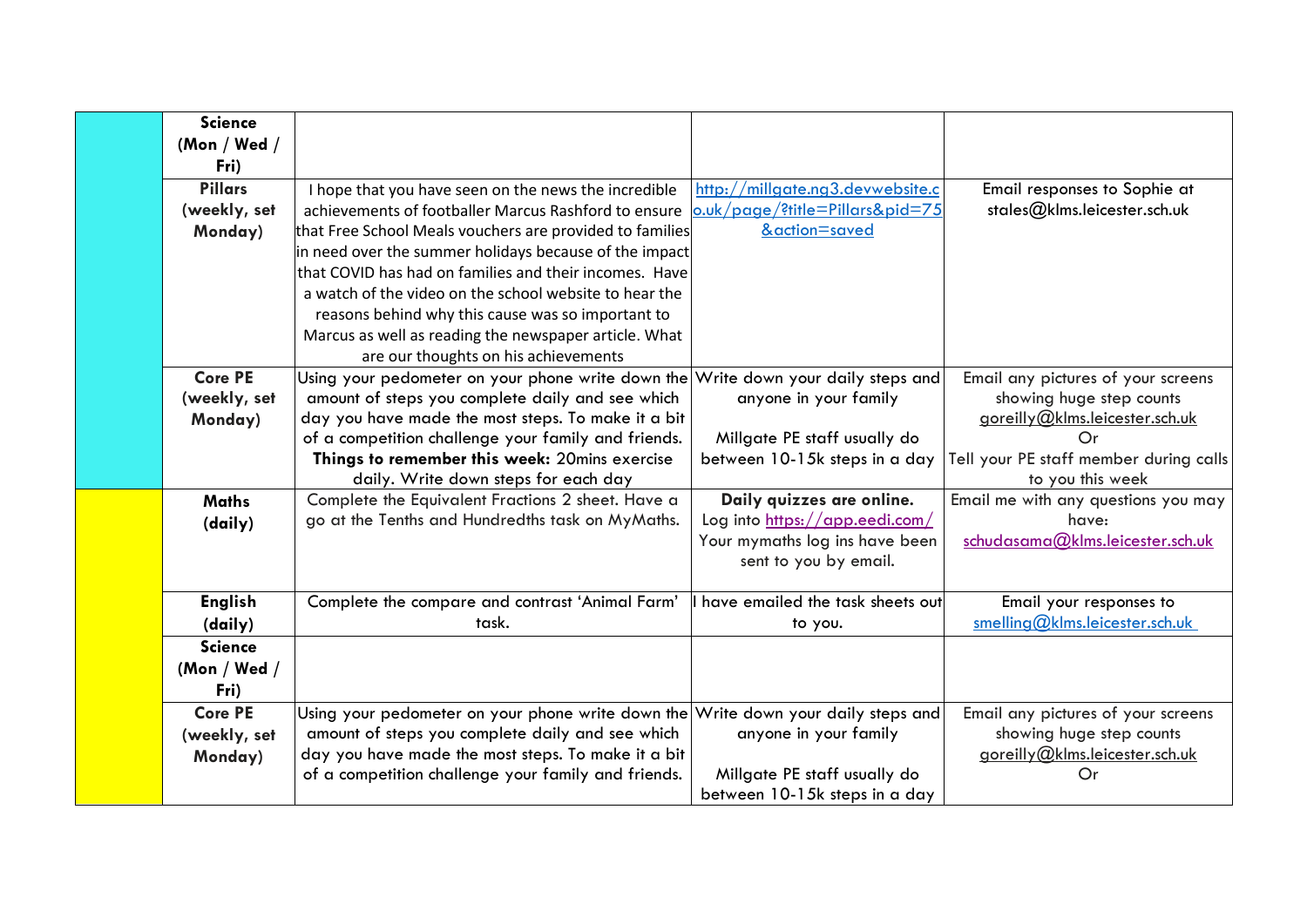|      | Things to remember this week: 20mins exercise |                                                            |                                    | Tell your PE staff member during calls  |
|------|-----------------------------------------------|------------------------------------------------------------|------------------------------------|-----------------------------------------|
|      |                                               | daily. Write down steps for each day                       |                                    | to you this week                        |
| 8SKM | <b>Pillars</b>                                | I hope that you have seen on the news the incredible       | http://millgate.ng3.devwebsite.c   | Email responses to Sophie at            |
|      | (weekly, set                                  | achievements of footballer Marcus Rashford to ensure       | o.uk/page/?title=Pillars&pid=75    | stales@klms.leicester.sch.uk            |
|      | Monday)                                       | that Free School Meals vouchers are provided to families   | &action=saved                      |                                         |
|      |                                               | in need over the summer holidays because of the impact     |                                    |                                         |
|      |                                               | that COVID has had on families and their incomes. Have     |                                    |                                         |
|      |                                               | a watch of the video on the school website to hear the     |                                    |                                         |
|      |                                               | reasons behind why this cause was so important to          |                                    |                                         |
|      |                                               | Marcus as well as reading the newspaper article. What      |                                    |                                         |
|      |                                               | are our thoughts on his achievements                       |                                    |                                         |
|      | <b>DT</b>                                     | Design - Using the pattern creating you have learnt        | <b>STEAM BOOKLETS</b>              | <b>Email work to</b>                    |
|      | (weekly, set                                  | before, design a landing spot for your parachute           |                                    | smistry@klms.leicester.sch.uk           |
|      | Monday)                                       |                                                            |                                    |                                         |
|      | Art                                           | Please make sure the following tasks have been             | Find your work in your STEAM       | Email photos of work to                 |
|      | (weekly, set                                  | completed out of your STEAM work pack.                     | booklets.                          | sgammon@klms.leciester.sch.uk Group     |
|      | Monday)                                       |                                                            |                                    | Zoom Tuesday 13.55-14.15 with Sarah &   |
|      |                                               | Art challenge 4: Design your landing spot.                 |                                    | Michaela                                |
|      |                                               | Using the pattern provided or creating your own out of     |                                    |                                         |
|      |                                               | found materials, design and create a landing spot for      |                                    |                                         |
|      |                                               | your parachute.                                            |                                    |                                         |
|      |                                               | How can you make it eye-catching and stand out?            |                                    |                                         |
|      | Spanish                                       | Click on the Quizlet invitation link on your email and     | Reminder of Quizlet instructions   | Amy will be able to see your scores on  |
|      | (weekly, set                                  | create your account. Complete the learning tasks on the    | sent by email on Monday.           | Quizlet.                                |
|      | Monday)                                       | left-hand side and the test before the end of Friday.      |                                    |                                         |
|      | Music                                         | How lyrics are written:                                    |                                    | Email your voice notes and/or lyrics to |
|      | (weekly, set                                  | Go on to BBC bitesize KS3 music, watch the video clip      |                                    |                                         |
|      | Monday)                                       | then read the information up to 'Verses and Chorus"        | https://www.bbc.co.uk/bitesize/top | your hook back to Helen and Aaron:      |
|      |                                               | and have a go at writing your own hook.                    | ics/z3dqhyc/articles/zknqwty       | hrackley@klms.leicester.sch.uk          |
|      |                                               | In this lesson you will:                                   |                                    | acolvin@klms.leicester.sch.uk We look   |
|      |                                               | Learn about how lyrics are written for songs.<br>$\bullet$ |                                    | forward to hearing them                 |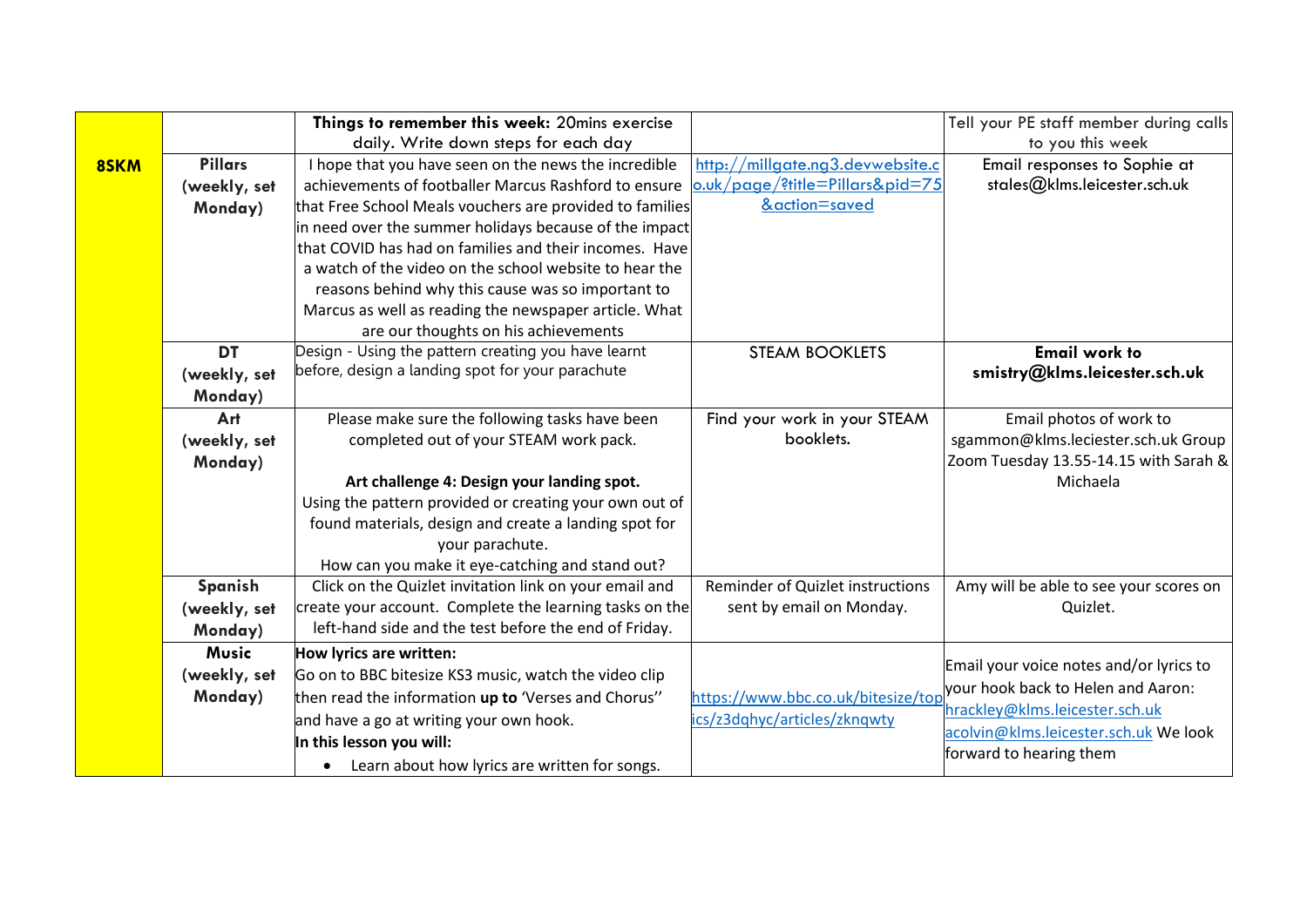|                | . Find out more about lyrics by Billie Eilish, The Noisettes<br>land Dave.                 |                                                                     |                                                  |
|----------------|--------------------------------------------------------------------------------------------|---------------------------------------------------------------------|--------------------------------------------------|
| Catering       | Recipe this week is to make your favourite summer time Recipe and Work booklet have been   |                                                                     | Please send me some pictures of your             |
| (weekly, set   | foodthis could be one of the recipes from the book or posted to you. Available on zoom     |                                                                     | cooking and email me if you need any             |
| Monday)        | a family favourite. Think about how you could switch it for a call THURSDAY 1.30pm for 1-1 |                                                                     | help. By the end of the week.                    |
|                | up - add meat, make it vegetarian, is there a healthier                                    | tutorials and demos. Or we can                                      | jmarlow@klms.leicester.sch.uk                    |
|                | version?? Booklet p15-Starchy food - Look at the                                           | cook a recipe together live. I will                                 |                                                  |
|                | different protein foods and in the box draw your                                           | email you all the meeting ID and                                    |                                                  |
|                | favourite Starchy foods and explain why? Stretch &                                         | passwords to log on to zoom                                         |                                                  |
|                | Challenge -Design your own starch based breakfast that                                     |                                                                     |                                                  |
|                | you would be able to serve at a Hotel.                                                     |                                                                     |                                                  |
| <b>Maths</b>   | Attempt the Maths Magic Challenge.                                                         | Your sumdog log ins have been                                       | Email Zuber with any questions or help           |
| (daily)        | Corey and Kiepher - In your Yellow Textbook;                                               | sent to you by email.                                               | needed.                                          |
|                | complete all of Section 1                                                                  | If you need your mymaths logins,<br>let me, Leanne or Loretta know. | zibrahim@klms.leicester.sch.uk                   |
|                | Lewis and leuan - In your Pink Textbook; complete<br>all of Section 1.                     |                                                                     | will check on mymaths to see how                 |
|                | ALL - Work on your STEAM project that have been                                            |                                                                     | you are getting on                               |
|                | posted out to you by Sim.                                                                  |                                                                     |                                                  |
|                | You have work set on mymaths too!                                                          |                                                                     |                                                  |
| <b>English</b> | Watch the clip about pollution. How did it make you                                        | I will email the link to you.                                       | Email me a picture of your work at               |
| (daily)        | feel?                                                                                      |                                                                     | <u> Iroberts@kImsleicester.sch.uk</u> or talk to |
|                |                                                                                            |                                                                     | me about it the next time we Zoom.               |
| <b>Science</b> |                                                                                            |                                                                     |                                                  |
| (Mon / Wed /   |                                                                                            |                                                                     |                                                  |
| Fri)           |                                                                                            |                                                                     |                                                  |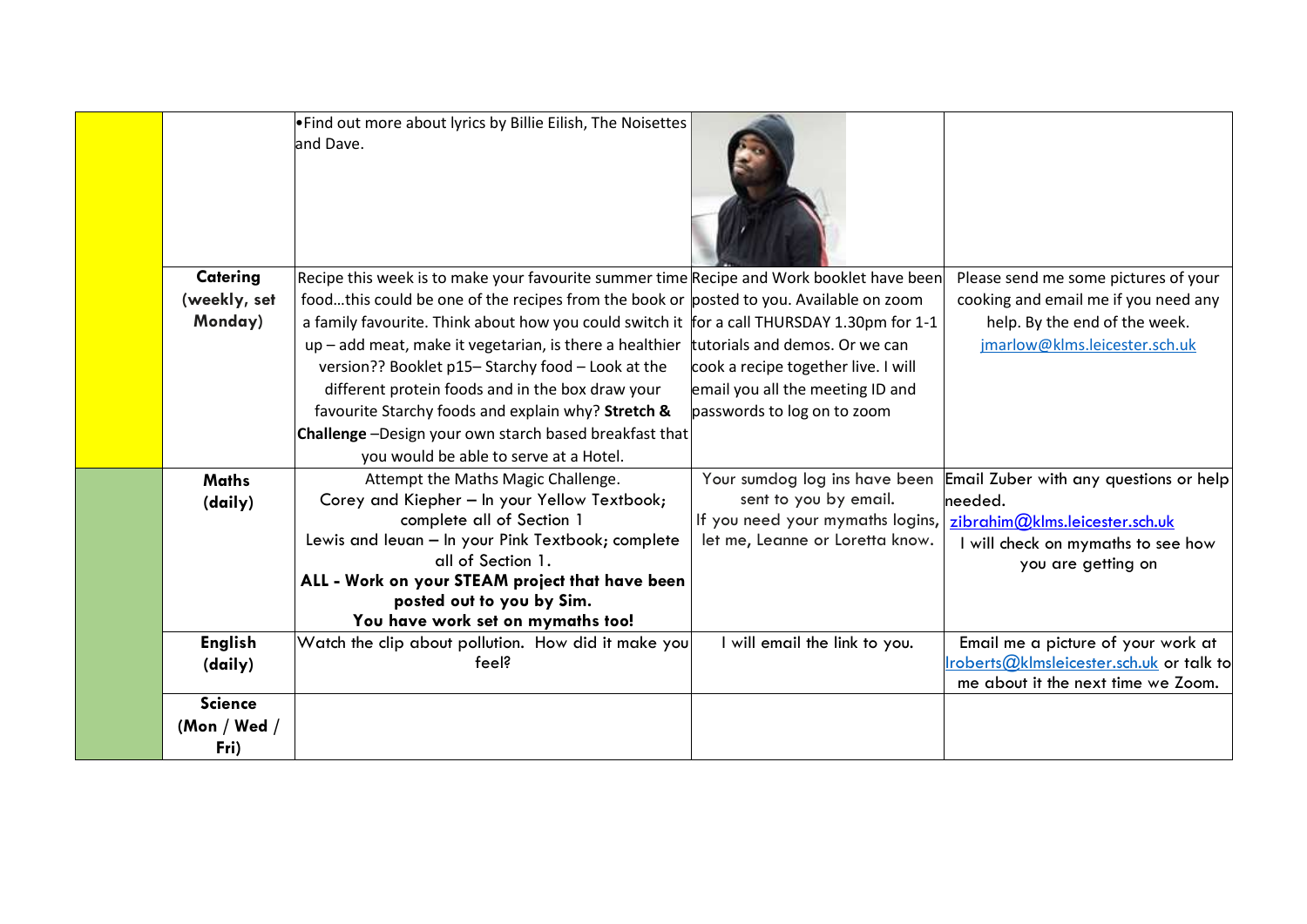|     | <b>Pillars</b>                                                           |                                                 | I hope that you have seen on the news the incredible                              | http://millgate.ng3.devwebsite.c   | Email responses to Sophie at            |
|-----|--------------------------------------------------------------------------|-------------------------------------------------|-----------------------------------------------------------------------------------|------------------------------------|-----------------------------------------|
| 8SG | (weekly, set                                                             |                                                 | achievements of footballer Marcus Rashford to ensure                              | o.uk/page/?title=Pillars&pid=75    | stales@klms.leicester.sch.uk            |
|     | Monday)                                                                  |                                                 | that Free School Meals vouchers are provided to families                          | &action=saved                      |                                         |
|     |                                                                          |                                                 | in need over the summer holidays because of the impact                            |                                    |                                         |
|     |                                                                          |                                                 | that COVID has had on families and their incomes. Have                            |                                    |                                         |
|     |                                                                          |                                                 | a watch of the video on the school website to hear the                            |                                    |                                         |
|     |                                                                          |                                                 | reasons behind why this cause was so important to                                 |                                    |                                         |
|     |                                                                          |                                                 | Marcus as well as reading the newspaper article. What                             |                                    |                                         |
|     |                                                                          |                                                 | are our thoughts on his achievements                                              |                                    |                                         |
|     | <b>Core PE</b>                                                           |                                                 | Using your pedometer on your phone write down the Write down your daily steps and |                                    | Email any pictures of your screens      |
|     | (weekly, set                                                             |                                                 | amount of steps you complete daily and see which                                  | anyone in your family              | showing huge step counts                |
|     | Monday)                                                                  |                                                 | day you have made the most steps. To make it a bit                                |                                    | goreilly@klms.leicester.sch.uk          |
|     |                                                                          |                                                 | of a competition challenge your family and friends.                               | Millgate PE staff usually do       | Or                                      |
|     |                                                                          |                                                 | Things to remember this week: 20mins exercise                                     | between 10-15k steps in a day      | Tell your PE staff member during calls  |
|     |                                                                          |                                                 | daily. Write down steps for each day                                              |                                    | to you this week                        |
|     | Design - Using the pattern <b>De</b> ating you have learnt               |                                                 | <b>STEAM BOOKLETS</b>                                                             | <b>Email work to</b>               |                                         |
|     | before <mark>, design a lan</mark> di <b>ng sekt forsvo</b> ur parachute |                                                 |                                                                                   | smistry@klms.leicester.sch.uk      |                                         |
|     | Monday)                                                                  |                                                 |                                                                                   |                                    |                                         |
|     |                                                                          |                                                 |                                                                                   |                                    |                                         |
|     | Art                                                                      |                                                 | Please make sure the following tasks have been                                    | Find your work in your STEAM       | Email photos of work to                 |
|     | (weekly, set                                                             |                                                 | completed out of your STEAM work pack.                                            | booklets.                          | sgammon@klms.leciester.sch.uk Group     |
|     | Monday)                                                                  |                                                 |                                                                                   |                                    | Zoom Tuesday 13.30-13.55 with Sarah &   |
|     |                                                                          |                                                 | Art challenge 4: Design your landing spot.                                        |                                    | Michaela                                |
|     |                                                                          |                                                 | Using the pattern provided or creating your own out of                            |                                    |                                         |
|     |                                                                          |                                                 | found materials, design and create a landing spot for                             |                                    |                                         |
|     |                                                                          |                                                 | your parachute.                                                                   |                                    |                                         |
|     |                                                                          | How can you make it eye-catching and stand out? |                                                                                   |                                    |                                         |
|     | <b>Music</b>                                                             | How lyrics are written:                         |                                                                                   |                                    | Email your voice notes and/or lyrics to |
|     | (weekly, set                                                             |                                                 | Go on to BBC bitesize KS3 music, watch the video clip then                        | https://www.bbc.co.uk/bitesize/top | your hook back to Helen and Aaron:      |
|     | Monday)                                                                  |                                                 | read the information up to 'Verses and Chorus'' and have                          | cs/z3dqhyc/articles/zknqwty        | hrackley@klms.leicester.sch.uk          |
|     |                                                                          | a go at writing your own hook.                  |                                                                                   |                                    | acolvin@klms.leicester.sch.uk We look   |
|     |                                                                          | In this lesson you will:                        |                                                                                   |                                    | forward to hearing them                 |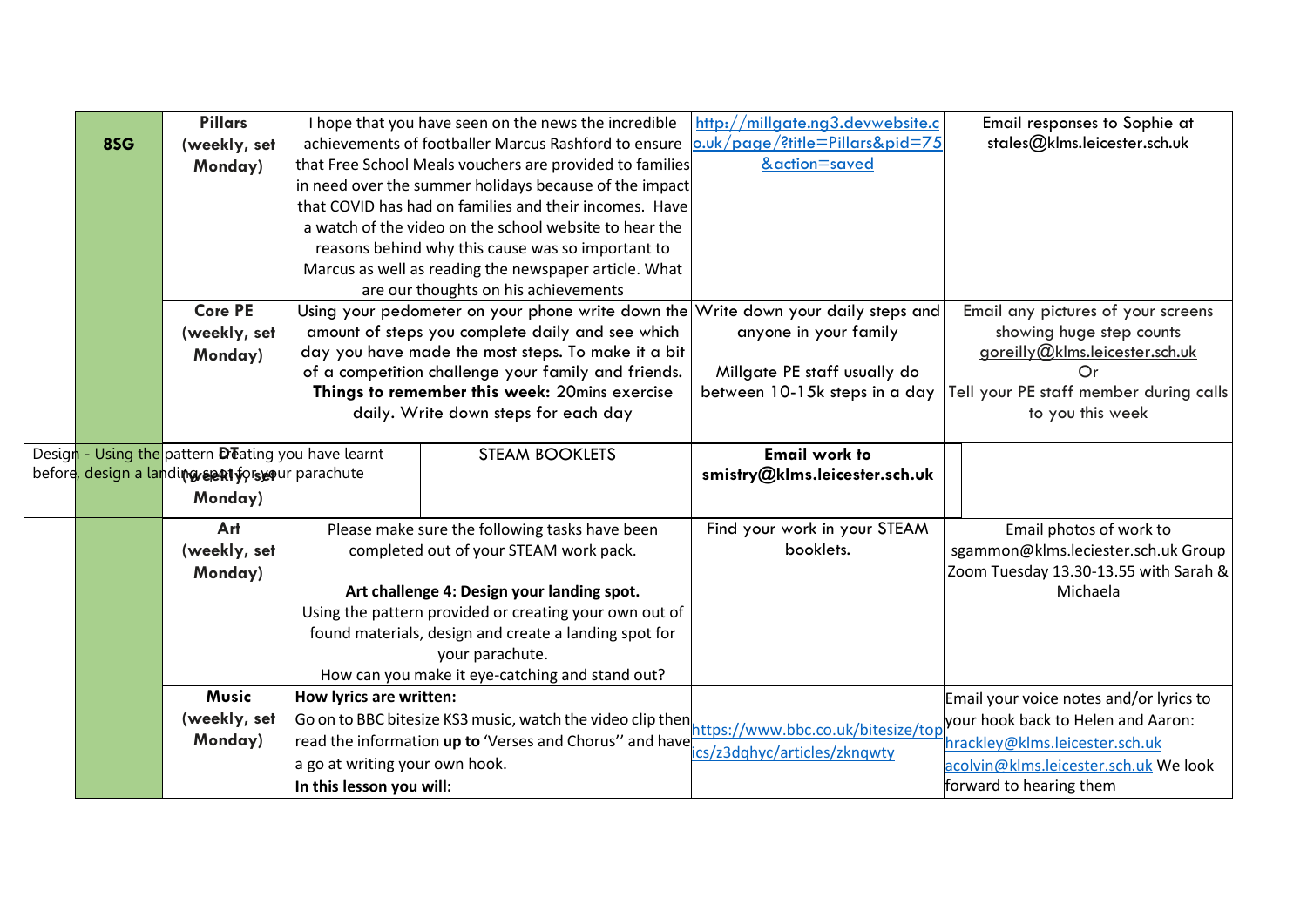| Catering<br>(weekly, set<br>Monday)                   | Learn about how lyrics are written for songs.<br>•Find out more about lyrics by Billie Eilish, The Noisettes<br>and Dave.<br>Recipe this week is to make your favourite summer time Recipe and Work booklet have been<br>foodthis could be one of the recipes from the book or posted to you. Available on zoom<br>a family favourite. Think about how you could switch it for a call THURSDAY 1.30pm for 1-1<br>up - add meat, make it vegetarian, is there a healthier<br>version?? Booklet p15- Starchy food - Look at the<br>different protein foods and in the box draw your<br>favourite Starchy foods and explain why? Stretch &<br>Challenge -Design your own starch based breakfast that<br>you would be able to serve at a Hotel.<br>What is your favourite Robot? | tutorials and demos. Or we can<br>cook a recipe together live. I will<br>email you all the meeting ID and<br>passwords to log on to zoom                                                                                                 | Please send me some pictures of your<br>cooking and email me if you need any<br>help. By the end of the week.<br>jmarlow@klms.leicester.sch.uk<br>Email me at |
|-------------------------------------------------------|------------------------------------------------------------------------------------------------------------------------------------------------------------------------------------------------------------------------------------------------------------------------------------------------------------------------------------------------------------------------------------------------------------------------------------------------------------------------------------------------------------------------------------------------------------------------------------------------------------------------------------------------------------------------------------------------------------------------------------------------------------------------------|------------------------------------------------------------------------------------------------------------------------------------------------------------------------------------------------------------------------------------------|---------------------------------------------------------------------------------------------------------------------------------------------------------------|
| Computer<br><b>Science</b><br>(weekly, set<br>Monday) | Why?<br>What makes it so good?<br>I would like you to create me a poster/document or<br>powerpoint looking at what your very favourite<br>robot is. On your work, explain why your robot is<br>your favourite and so cool! What can it do? Whats<br>its purpose?<br>Be as creative with the work as you like, it can be<br>done on a computer or done by hand.                                                                                                                                                                                                                                                                                                                                                                                                               | would love to see what your<br>favourite robots are, so please<br>email me or send me pictures of<br>your work so I can see. I may<br>always try to convince you why<br>my favourite is the coolest!<br>Look up Atlas - Boston Dynamics! | zcopley@klms.leicester.sch.uk.                                                                                                                                |
| <b>Maths</b><br>(daily)                               | Complete the Long Division Practice Questions sheet.<br>You have demonstrations in the pack of what to do.<br>Have a go at the Mental Division task on MyMaths.                                                                                                                                                                                                                                                                                                                                                                                                                                                                                                                                                                                                              | sent to you by email                                                                                                                                                                                                                     | Your mymaths log ins have been Email me with any questions you may<br>have:<br>schudasama@klms.leicester.sch.uk                                               |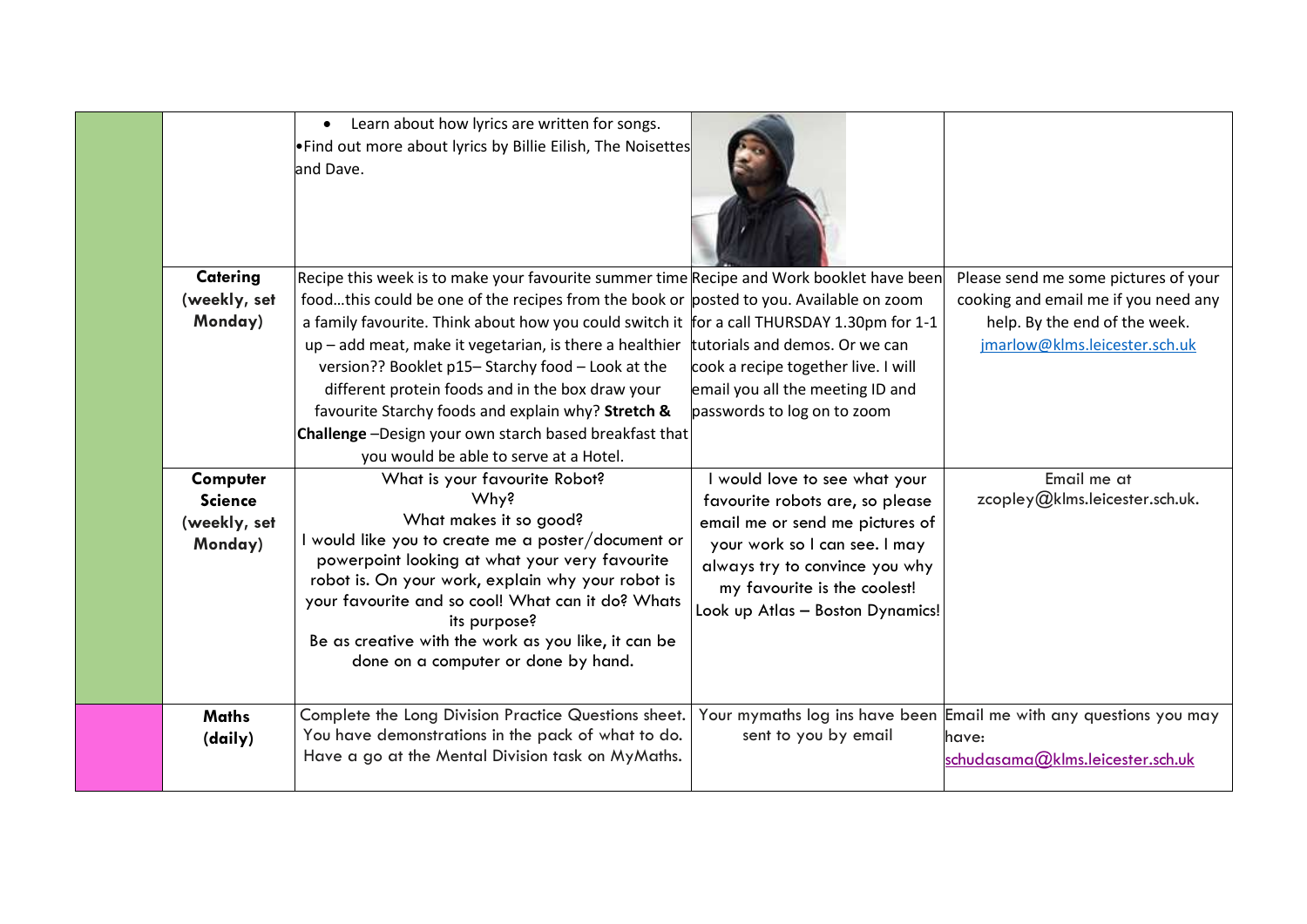|      | <b>English</b>                                                           |                                                                                   |                                  | Complete the 'Through Each Other's Eyes' task from    have posted the resources out to Email a picture of your work to Selina |
|------|--------------------------------------------------------------------------|-----------------------------------------------------------------------------------|----------------------------------|-------------------------------------------------------------------------------------------------------------------------------|
|      | (daily)                                                                  | the 'Creative Writing with Charlie & The Chocolate                                | you.                             | at sclarke@klms.leicester.sch.uk or talk                                                                                      |
|      | <b>Science</b>                                                           | Factory' book                                                                     |                                  | to her about when you Zoom or talk.                                                                                           |
|      | (Mon / Wed /                                                             |                                                                                   |                                  |                                                                                                                               |
|      | Fri)                                                                     |                                                                                   |                                  |                                                                                                                               |
|      | <b>Pillars</b>                                                           | I hope that you have seen on the news the incredible                              | http://millgate.ng3.devwebsite.c | Email responses to Sophie at                                                                                                  |
|      | (weekly, set                                                             | achievements of footballer Marcus Rashford to ensure                              | o.uk/page/?title=Pillars&pid=75  | stales@klms.leicester.sch.uk                                                                                                  |
| 7ZAG | Monday)                                                                  | that Free School Meals vouchers are provided to families                          | &action=saved                    |                                                                                                                               |
|      |                                                                          | in need over the summer holidays because of the impact                            |                                  |                                                                                                                               |
|      |                                                                          | that COVID has had on families and their incomes. Have                            |                                  |                                                                                                                               |
|      |                                                                          | a watch of the video on the school website to hear the                            |                                  |                                                                                                                               |
|      |                                                                          | reasons behind why this cause was so important to                                 |                                  |                                                                                                                               |
|      |                                                                          | Marcus as well as reading the newspaper article. What                             |                                  |                                                                                                                               |
|      |                                                                          | are our thoughts on his achievements                                              |                                  |                                                                                                                               |
|      | <b>Core PE</b>                                                           | Using your pedometer on your phone write down the Write down your daily steps and |                                  | Email any pictures of your screens                                                                                            |
|      | (weekly, set                                                             | amount of steps you complete daily and see which                                  | anyone in your family            | showing huge step counts                                                                                                      |
|      | Monday)                                                                  | day you have made the most steps. To make it a bit                                |                                  | goreilly@klms.leicester.sch.uk                                                                                                |
|      |                                                                          | of a competition challenge your family and friends.                               | Millgate PE staff usually do     | Or                                                                                                                            |
|      |                                                                          | Things to remember this week: 20mins exercise                                     | between 10-15k steps in a day    | Tell your PE staff member during calls                                                                                        |
|      |                                                                          | daily. Write down steps for each day                                              |                                  | to you this week                                                                                                              |
|      | Design - Using the pattern <b>De</b> ating you have learnt               | <b>STEAM BOOKLETS</b>                                                             | <b>Email work to</b>             |                                                                                                                               |
|      | before <mark>, design a lan</mark> di <b>ng sekt forseo</b> ur parachute |                                                                                   | smistry@klms.leicester.sch.uk    |                                                                                                                               |
|      | Monday)                                                                  |                                                                                   |                                  |                                                                                                                               |
|      | Art                                                                      | Please make sure the following tasks have been                                    | Find your work in your STEAM     | Email photos of work to                                                                                                       |
|      | (weekly, set                                                             | completed out of your STEAM work pack.                                            | booklets.                        | sgammon@klms.leciester.sch.uk Group                                                                                           |
|      | Monday)                                                                  |                                                                                   |                                  | Zoom Monday13.10-13.30 with Sarah &                                                                                           |
|      |                                                                          | Art challenge 4: Design your landing spot.                                        |                                  | Michaela                                                                                                                      |
|      |                                                                          | Using the pattern provided or creating your own out of                            |                                  |                                                                                                                               |
|      |                                                                          | found materials, design and create a landing spot for                             |                                  |                                                                                                                               |
|      |                                                                          | your parachute.                                                                   |                                  |                                                                                                                               |
|      |                                                                          | How can you make it eye-catching and stand out?                                   |                                  |                                                                                                                               |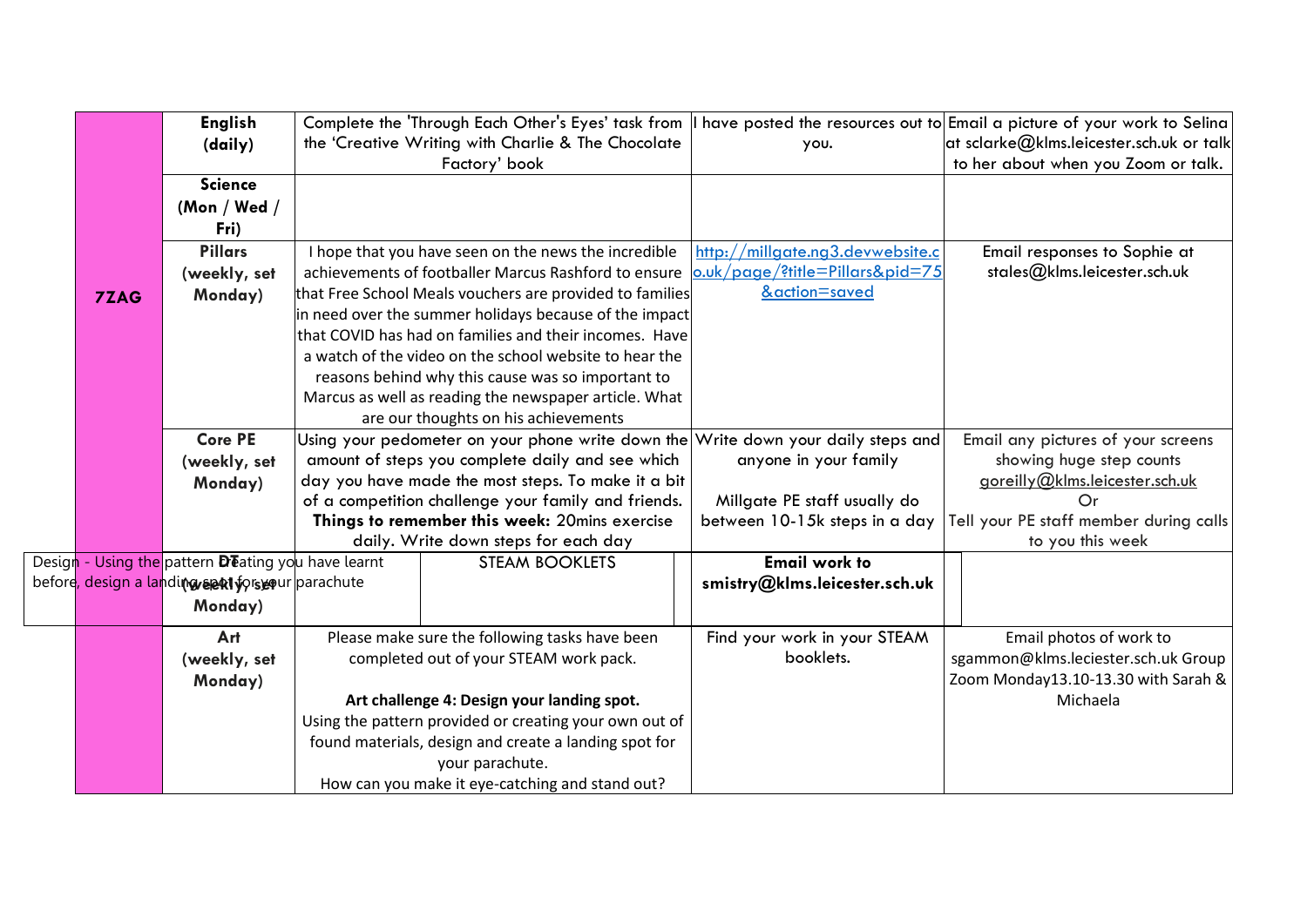| Spanish        | Click on the Quizlet invitation link on your email and                                                                        | Reminder of Quizlet instructions    | Amy will be able to see your scores on  |
|----------------|-------------------------------------------------------------------------------------------------------------------------------|-------------------------------------|-----------------------------------------|
| (weekly, set   | create your account. Complete the learning tasks on the                                                                       | sent by email on Monday.            | Quizlet.                                |
| Monday)        | left-hand side and the test before the end of Friday.                                                                         |                                     |                                         |
|                |                                                                                                                               |                                     |                                         |
| <b>Music</b>   | How lyrics are written:                                                                                                       | https://www.bbc.co.uk/bitesize/top  |                                         |
| (weekly, set   | Go on to BBC bitesize KS3 music, watch the video clip                                                                         | ics/z3dqhyc/articles/zknqwty        |                                         |
| Monday)        | then read the information up to 'Verses and Chorus"                                                                           |                                     | Email your voice notes and/or lyrics to |
|                | and have a go at writing your own hook.                                                                                       |                                     | vour hook back to Helen and Aaron:      |
|                | In this lesson you will:                                                                                                      |                                     | hrackley@klms.leicester.sch.uk          |
|                | Learn about how lyrics are written for songs.                                                                                 |                                     | acolvin@klms.leicester.sch.uk We look   |
|                | . Find out more about lyrics by Billie Eilish, The Noisettes                                                                  |                                     | forward to hearing them                 |
|                | and Dave.                                                                                                                     |                                     |                                         |
| Catering       | Recipe this week is to make your favourite summer time Recipe and Work booklet have been Please send me some pictures of your |                                     |                                         |
| (weekly, set   | foodthis could be one of the recipes from the book or posted to you. Available on zoom                                        |                                     | cooking and email me if you need any    |
| Monday)        | a family favourite. Think about how you could switch it for a call WEDNESDAY 12.45pm for                                      |                                     | help. By the end of the week.           |
|                | $up$ – add meat, make it vegetarian, is there a healthier 1-1 tutorials and demos. Or we can                                  |                                     | jmarlow@klms.leicester.sch.uk           |
|                | version?? Booklet p15-Starchy food - Look at the                                                                              | cook a recipe together live. I will |                                         |
|                | different protein foods and in the box draw your                                                                              | email you all the meeting ID and    |                                         |
|                | favourite Starchy foods and explain why? Stretch &                                                                            | passwords to log on to zoom         |                                         |
|                | Challenge -Design your own starch based breakfast that                                                                        |                                     |                                         |
|                | you would be able to serve at a Hotel.                                                                                        |                                     |                                         |
| Computer       | What is your favourite Robot?                                                                                                 | I would love to see what your       | Email me at                             |
| <b>Science</b> | Why?                                                                                                                          | favourite robots are, so please     | zcopley@klms.leicester.sch.uk.          |
| (weekly, set   | What makes it so good?                                                                                                        | email me or send me pictures of     |                                         |
| Monday)        | I would like you to create me a poster/document or<br>powerpoint looking at what your very favourite                          | your work so I can see. I may       |                                         |
|                | robot is. On your work, explain why your robot is                                                                             | always try to convince you why      |                                         |
|                | your favourite and so cool! What can it do? Whats                                                                             | my favourite is the coolest!        |                                         |
|                | its purpose?                                                                                                                  | Look up Atlas - Boston Dynamics!    |                                         |
|                | Be as creative with the work as you like, it can be                                                                           |                                     |                                         |
|                | done on a computer or done by hand.                                                                                           |                                     |                                         |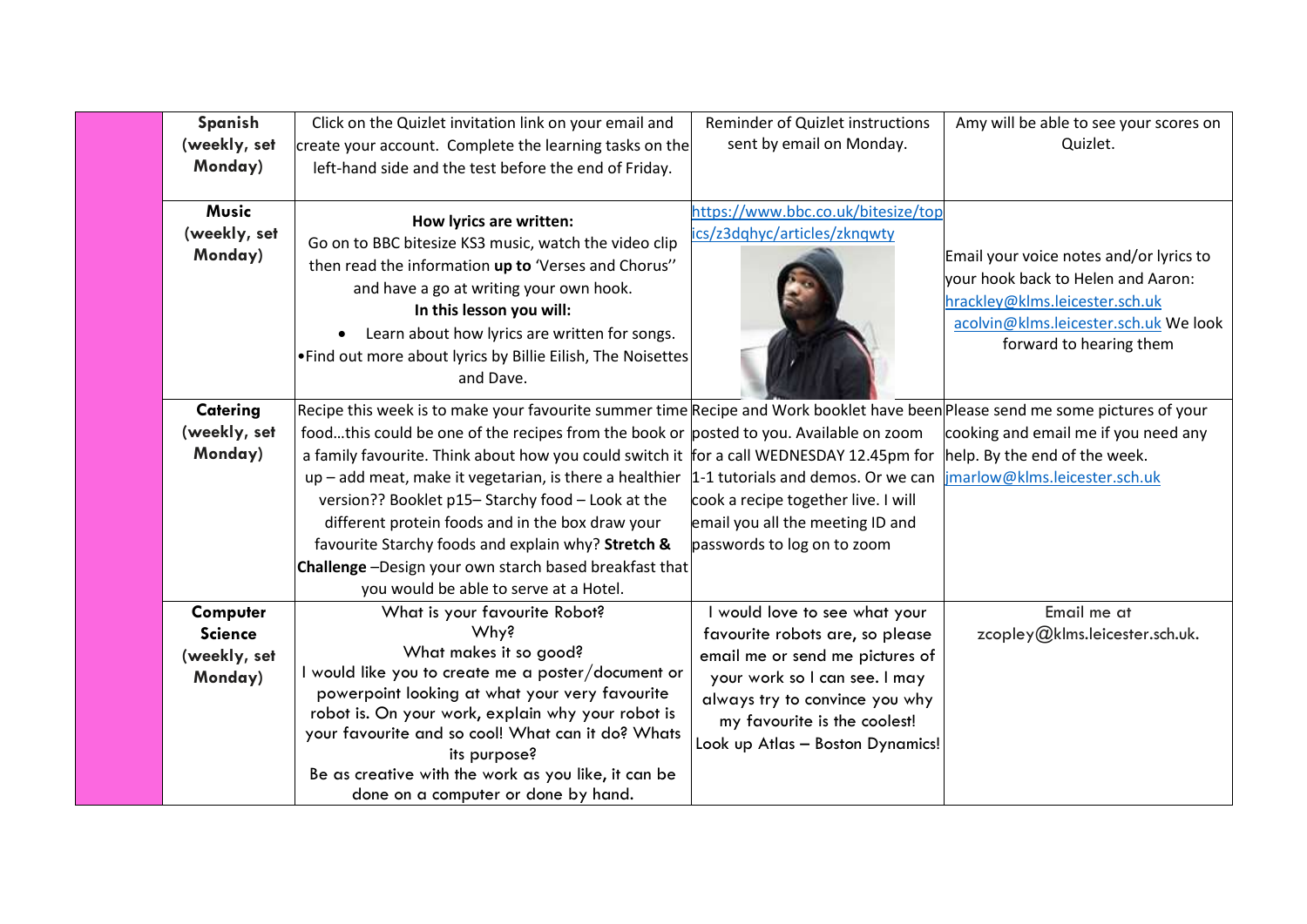|                  | <b>Maths</b>                                                             |                                            | Complete the tasks set on MyMaths by the end of                                   | MyMaths instructions sent by email | Amy will check on MyMaths to see how   |
|------------------|--------------------------------------------------------------------------|--------------------------------------------|-----------------------------------------------------------------------------------|------------------------------------|----------------------------------------|
|                  | (daily)                                                                  |                                            | Thursday.                                                                         | on Monday. Paper copies delivered  | you are getting on. Email Amy with any |
|                  |                                                                          |                                            |                                                                                   | to John, Owen& Riley.              | questions or help needed. Check your   |
|                  |                                                                          |                                            |                                                                                   |                                    | position on the MyMaths leader board!  |
|                  | <b>English</b>                                                           |                                            | Continue working on your Nessy and Seesaw tasks.                                  | You have your log-ins.             | Michelle, Sasha and Selina are         |
|                  | (daily)                                                                  |                                            |                                                                                   |                                    | keeping in touch with you and your     |
|                  |                                                                          |                                            |                                                                                   |                                    | work.                                  |
|                  | <b>Science</b>                                                           |                                            |                                                                                   |                                    |                                        |
|                  | (Mon / Wed /                                                             |                                            |                                                                                   |                                    |                                        |
|                  | Fri)                                                                     |                                            |                                                                                   |                                    |                                        |
|                  | <b>Pillars</b>                                                           |                                            | I hope that you have seen on the news the incredible                              | http://millgate.ng3.devwebsite.c   | Email responses to Sophie at           |
|                  | (weekly, set                                                             |                                            | achievements of footballer Marcus Rashford to ensure                              | o.uk/page/?title=Pillars&pid=75    | stales@klms.leicester.sch.uk           |
|                  | Monday)                                                                  |                                            | that Free School Meals vouchers are provided to families                          | &action=saved                      |                                        |
| <b>7SKITTLES</b> |                                                                          |                                            | in need over the summer holidays because of the impact                            |                                    |                                        |
|                  |                                                                          |                                            | that COVID has had on families and their incomes. Have                            |                                    |                                        |
|                  |                                                                          |                                            | a watch of the video on the school website to hear the                            |                                    |                                        |
|                  |                                                                          |                                            | reasons behind why this cause was so important to                                 |                                    |                                        |
|                  |                                                                          |                                            | Marcus as well as reading the newspaper article. What                             |                                    |                                        |
|                  |                                                                          |                                            | are our thoughts on his achievements                                              |                                    |                                        |
|                  | <b>Core PE</b>                                                           |                                            | Using your pedometer on your phone write down the Write down your daily steps and |                                    | Email any pictures of your screens     |
|                  | (weekly, set                                                             |                                            | amount of steps you complete daily and see which                                  | anyone in your family              | showing huge step counts               |
|                  | Monday)                                                                  |                                            | day you have made the most steps. To make it a bit                                |                                    | goreilly@klms.leicester.sch.uk         |
|                  |                                                                          |                                            | of a competition challenge your family and friends.                               | Millgate PE staff usually do       | Or                                     |
|                  |                                                                          |                                            | Things to remember this week: 20mins exercise                                     | between 10-15k steps in a day      | Tell your PE staff member during calls |
|                  |                                                                          |                                            | daily. Write down steps for each day                                              |                                    | to you this week                       |
|                  | Design - Using the pattern <b>D</b> Teating you have learnt              |                                            | <b>STEAM BOOKLETS</b>                                                             | <b>Email work to</b>               |                                        |
|                  | before <mark>, design a lan</mark> di <b>ng sext fors e</b> ur parachute |                                            |                                                                                   | smistry@klms.leicester.sch.uk      |                                        |
|                  | Monday)                                                                  |                                            |                                                                                   |                                    |                                        |
|                  | Art                                                                      |                                            | Please make sure the following tasks have been                                    | Find your work in your STEAM       | Email photos of work to                |
|                  | (weekly, set                                                             |                                            | completed out of your STEAM work pack.                                            | booklets.                          | sgammon@klms.leciester.sch.uk Group    |
|                  | Monday)                                                                  |                                            |                                                                                   |                                    | Zoom Monday 12.45-13.10 with Sarah &   |
|                  |                                                                          | Art challenge 4: Design your landing spot. |                                                                                   |                                    | Michaela                               |